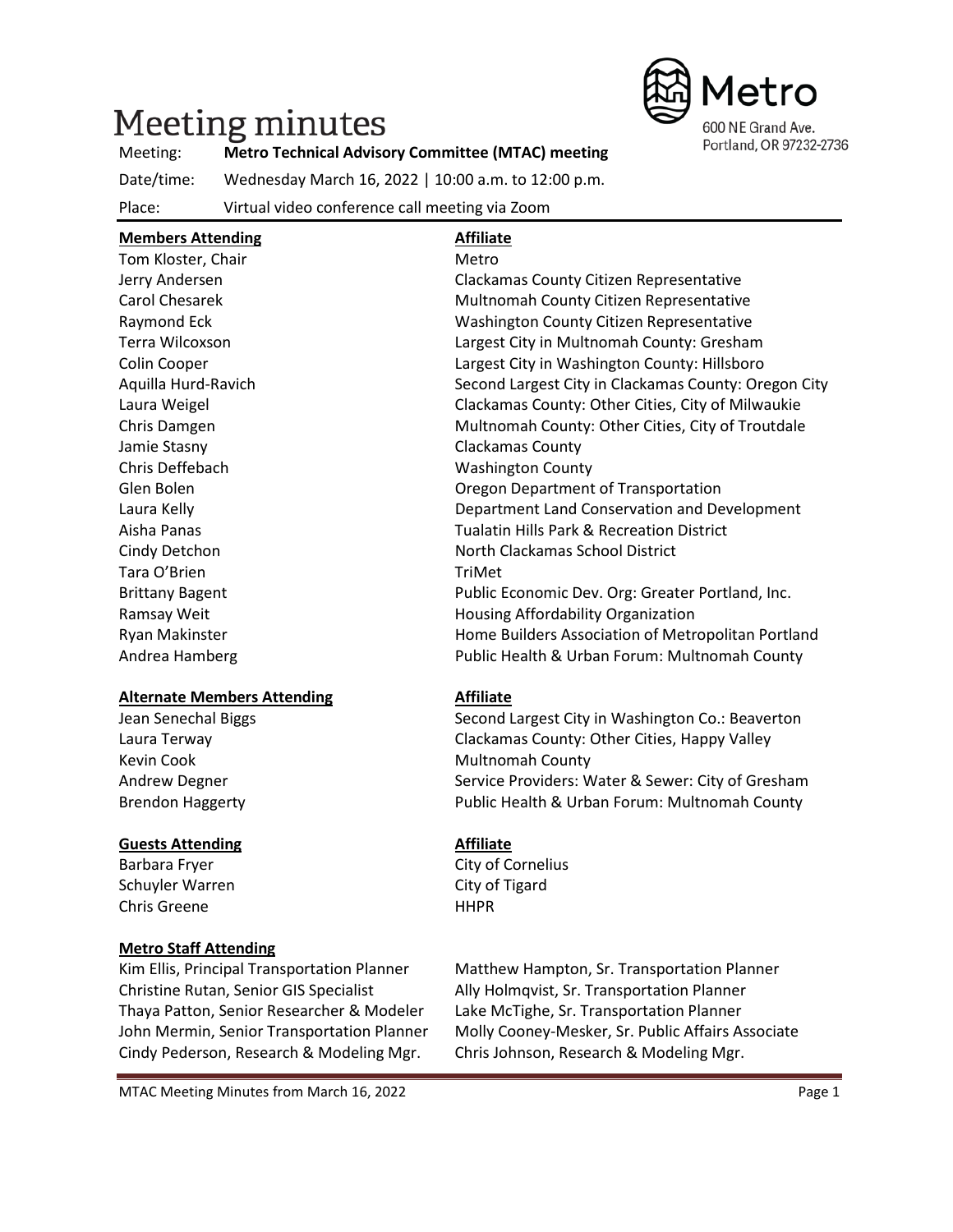#### Marie Miller, TPAC & MTAC Recorder

#### **Call to Order, Quorum Declaration and Introductions**

Chair Tom Kloster called the meeting to order at 10:00 a.m. Introductions were made. A quorum was declared. Zoom logistics and meeting features were reviewed for online raised hands, renaming yourself, finding attendees and participants, and chat area for messaging and sharing links.

#### **Comments from the Chair and Committee Members**

- **New Zoom online meeting format with panelists/attendees, discussion** (Chair Kloster) It was announced for committee meetings (not including workshop meetings) that committee members, alternate members and presenters on the agenda would be listed as "panelists" with guests attending as "attendees" in the Zoom webinar. A memo from the Chair detailed more specifics on the new meeting protocols for online meetings (later placed in the meeting packet). In addition, a link was sent to committee members and alternate members for a free online copy of the *Rules of Democratic Order*, which the committee follows.
- **Updates from committee members around the Region** (all) Glen Bolen announced that ODOT has posted the job position opening for Planning Manager, Region 1 on their website. The deadline to apply is April 5. The link to the posting was shared: [https://oregon.wd5.myworkdayjobs.com/en-US/SOR\\_External\\_Career\\_Site/job/Portland--](https://oregon.wd5.myworkdayjobs.com/en-US/SOR_External_Career_Site/job/Portland--ODOT--Region-1-Headquarters/Planning-Manager_REQ-91279-) [ODOT--Region-1-Headquarters/Planning-Manager\\_REQ-91279-1](https://oregon.wd5.myworkdayjobs.com/en-US/SOR_External_Career_Site/job/Portland--ODOT--Region-1-Headquarters/Planning-Manager_REQ-91279-)
- **Fatal crashes update** (Lake McTighe) An updated was provided on the number of people killed in traffic crashes in Clackamas, Multnomah and Washington Counties in 2022 since the last MTAC meeting. Individual names were reported from the preliminary information, noting that over 50% of fatalities are now pedestrian walking incidents. The committee was reminded of the Regional transportation safety webinar training *Part 1- The Safe System Approach: What is it and why is it getting so much attention?* The webinar was scheduled Monday, March 28 at 10-11:30 a.m. The registration link was shared.
- **Department of Land Conservation & Development (DLCD) Climate Friendly and Equitable Communities (CFEC)** (Kim Ellis) An update on the Climate Friendly and Equitable Communities Rulemaking process was provided. On March 1 the Secretary of State published a revised set of draft rules responding to feedback from local jurisdictions and other stakeholders that have been involved in the process. DLCD staff are considering further revisions, which are expected as an update to the Commission meeting March 31, the first hearing scheduled.

DLCD provided Metro Council on the draft rules, and will provide one final draft RAC meeting for input scheduled April 11. Final hearing and tentative action by the Commission is scheduled May 19. Metro staff continues to work with DLCD staff to coordinate rules with various planning documents and projects. The CFEC website was shared: <https://www.oregon.gov/lcd/LAR/Pages/CFEC.aspx>

Laura Kelly noted the last RAC meeting scheduled was tentative. DLCD was still tweaking the rules with updates right up to the last hearing May 19, with meeting packets sent 2 weeks in advance. It was confirmed there is a CFEC work session scheduled for March 29 from 2-4pm, which will be a presentation from staff and questions from the Commission.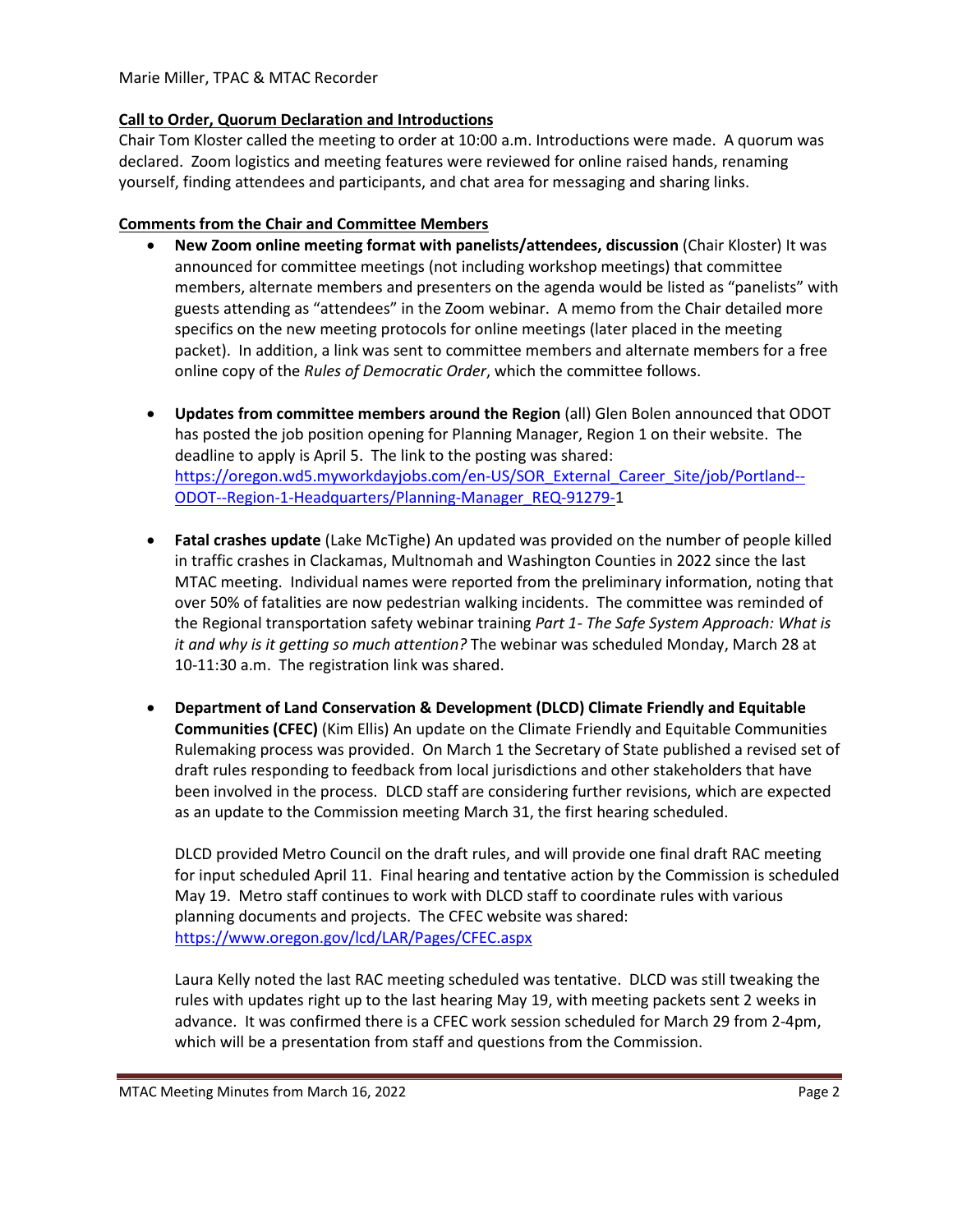• **Metro Regional Mobility Policy Practitioners Forum #2 Announcement** (Kim Ellis) Building on past TPAC and MTAC workshops where discussions were held on the Regional Mobility Policy update, it was requested for MTAC members, alternates, and other interested practitioners to participate in a Regional Mobility Policy practitioners forum that will be hosted by Metro and ODOT on April 7 from 2-4 pm. The forum will be held in Zoom. The forum purpose will provide an update on the project and focus on discussing proposed measures of mobility for the Portland area related to system completion for all modes, congestion and land use/transportation efficiency and where and when these measures should apply. An invitation with registration details and materials will be sent out soon.

Ms. Ellis noted staff is also sending out a survey to TPAC and MTAC members and alternates as a follow-up to last week's TPAC workshop on this project. We will be requesting responses to the survey by the end of next week so we can report the feedback at the forum. More information about the project can be found at oregonmetro.gov/mobility.

#### **Public Communications on Agenda Items** - none

#### **Consideration of MTAC minutes January 19, 2022 meeting**

**MOTION: To approve minutes from January 19, 2022 meeting**

Moved: Ray Eck Seconded: Cindy Detchon

**ACTION: Motion passed unanimously with three abstentions: Aisha Panas, Andrew Degner, and Jean Senechal Biggs.**

#### **2023 Regional Transportation Plan – Values, Outcomes and Actions (VOA), Work Plan and**

**Engagement Plan – Discussion and action item: Recommendation to MPAC** (Kim Ellis and Molly Cooney-Mesker, Metro) Kim Ellis began the presentation with a brief review of the Regional Transportation Plan (RTP) and importance in the region. Since October staff has been engaging with partners and the public for feedback and input on the RTP priorities and strategies.

- Focus on people and values
- Advance Metro's commitment to racial justice, climate leadership and resilient communities
- Improve understanding of regional transportation needs and disparities
- Improve understanding of transportation funding
- Use storytelling and inclusive engagement strategies combined with quantitative data
- Update process for updating and prioritizing the project list
- Provide space for robust policy discussions on funding, climate, congestion pricing, urban arterials and transit
- Think differently about how to fund transportation to support equity and climate outcomes
- Prioritize safety and transit, biking and walking/rolling connections, especially in underserved areas
- Recognize different areas in the region have different needs and priorities
- Leverage and build on equity work already happening in communities
- Ensure investment priorities are informed by community members
- Safety, equity, climate and congestion are still important; these priorities intersect in many ways
- Addressing equity means addressing the other priorities in equitable ways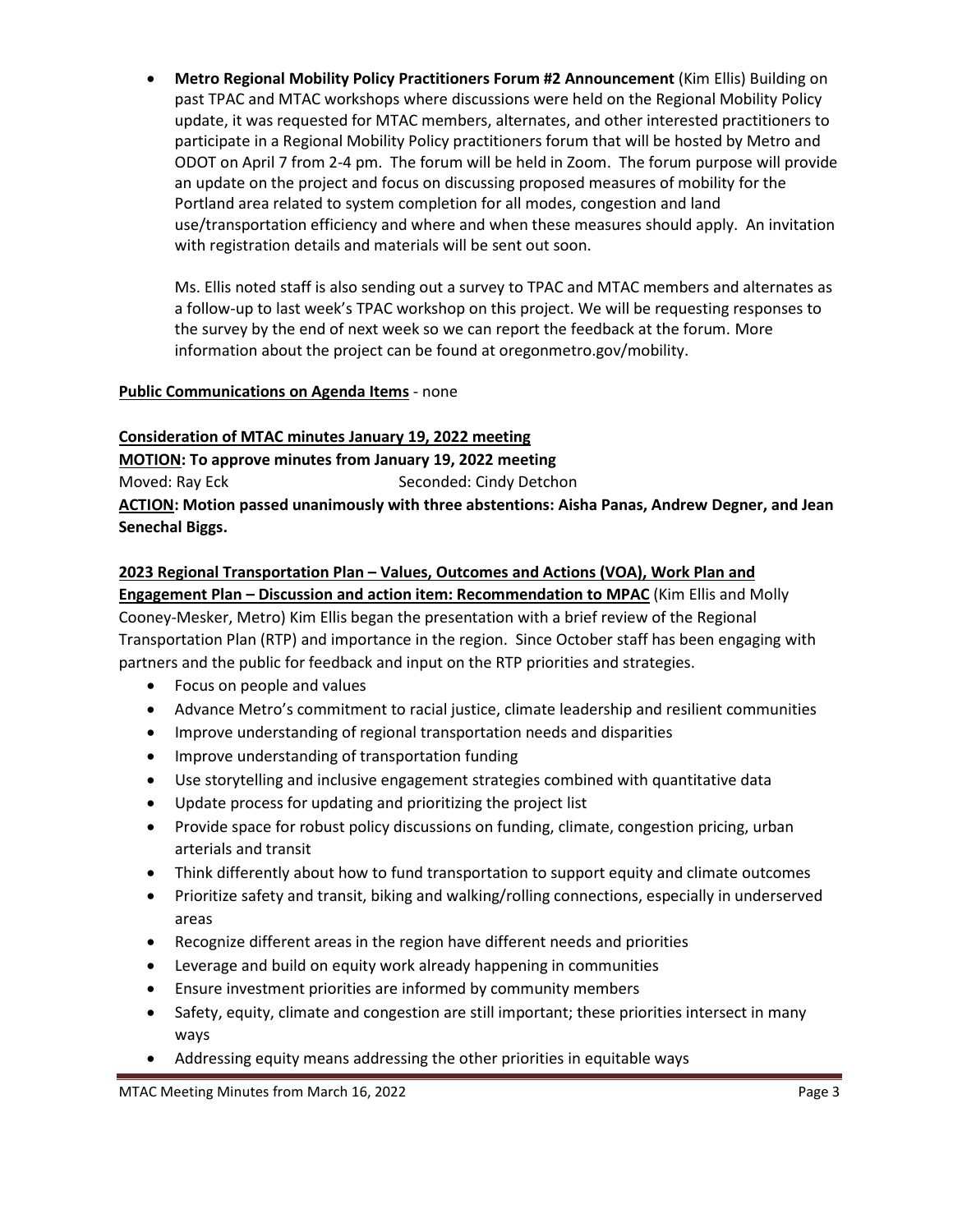- Elevate accessibility in the RTP, especially affordability and connections to transit
- Transit is seen as an essential service that can help achieve priorities however, its future is uncertain
- People feel unsafe using the transportation system Be more explicit about providing access and support for jobs, freight, and commerce
- Most people drive as part of their daily commute. Many communities have been dependent on cars and feel that they have no practical alternatives
- Focus on people to address racial, social and economic disparities, disinvestment and past decisions that have harmed communities
- Prioritize investment in communities underserved by the current transportation system while addressing systemic inequities and risk of displacement
- Address the impacts of transportation on climate change, clean air and the environment
- Improve safety, security and health outcomes and access for communities

The Values, Outcomes and Actions (VOA) for the 2023 RTP was described. It provides a means for Metro Council and JPACT to discuss and agree on higher-level outcomes and expectations for the 2023 RTP, guides Metro staff on how to design the process and engage policymakers, partners and the community, and informs the larger outcomes-based policy framework in the 2023 RTP. Each value was described with designed outcomes; racial equity, climate leadership and resilience, safe and healthy streets, mobility, and accountability and transparency.

Molly Cooney-Mesker provided information on the engagement process and those involved moving forward. Public engagement goals include center equity in the process and outcomes, learn about the transportation needs and priorities of communities across greater Portland, reflect the priorities identified through community engagement, prioritizing the input provided by underserved and marginalized communities, build support for momentum to achieve community-driven objectives and build public trust in Metro's transportation planning process, and strengthen existing and build new partnerships.

The RTP timeline – key engagement and decision points was shown. **Scoping** October 2021 to May 2022 **Key Tasks:** Research trends and challenges Define values, outcomes and actions to guide development of 2023 RTP Review vision and priority outcomes Use Metro's Racial Equity Framework to design the planning process Develop work plan and engagement plan to guide the update

### **Data and Policy Analysis** May to August 2022 **Key tasks:**

Refine vision, goals, objectives and targets Update policies related to congestion pricing, mobility, safe and healthy urban arterials, climate smart strategy and high capacity transit strategy Update data, tools and methods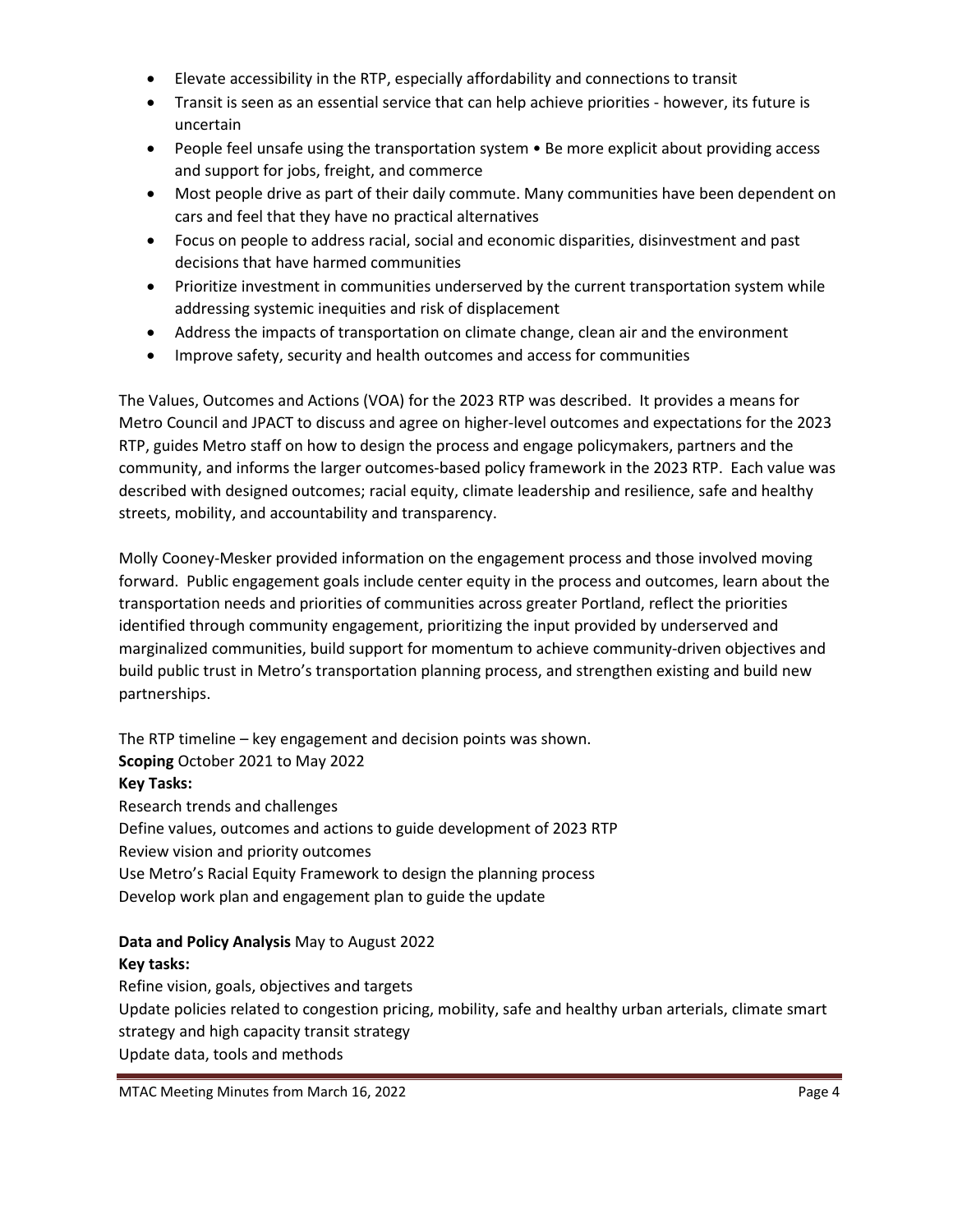Report on current conditions, system performance, Climate Smart Strategy and Congestion Management Process

#### **Revenue and Needs Analysis** August to December 2022

#### **Key tasks:**

Document regional transportation needs and identify investment priority gaps Update forecast of revenues anticipated to pay for priority investments Set funding level for the RTP investment strategy ("Constrained" list and "Strategic" list) Define process for updating RTP project and program priorities

# **Build RTP Investment Strategy** January to June 2023

**What:**

Update RTP project list (near-term and long-term priorities) Seek public feedback on draft project lists Evaluate and report performance Identify revisions to project lists

# **Public Review and Adoption Process** July to November 2023 **Key tasks:**

Seek feedback on updated draft plan, appendices and projects Address feedback in recommended plan, appendices and projects

Committee and Metro Council meeting dates to consider approval of VOA, work plan and engagement plan to guide RTP update was outlined. Input and approval from MTAC at this meeting would be forwarded to MPAC for their March 30 meeting. Questions from staff were posted with discussion following.

Comments from the committee:

• Jaimie Stasny acknowledge the great work on this from Kim Ellis and staff. It was noted Clackamas County staff submitted comments on this agenda item document *(this was shared by a link in the chat area at the meeting, and later added to the packet, starting on page 100)*. It was asked with the specific actions listed on moving forward and approaches taken, before brought to MPAC and JPACT, was this meant to be viewed as a living document that we continue to evolve as part of the process, or adopted as final actions to do.

Kim Ellis noted this is a little of both. It's a marker of what we want to achieve in the RTP, with actions being discussed and what possible outcomes might be. Some of these are sets of work defined in the work plan with each of the actions needing to be reflected in the work plan. It was noted that as you get into the process you learn things and make adjustments. The actions help indicate for policy makers where we should be focused and dedicate our time on, and help address what most important. Ms. Stasny added there is a lot to be learned from the public outreach planned and would encourage this opportunity to have this included into the planned actions with the outcomes hoped for.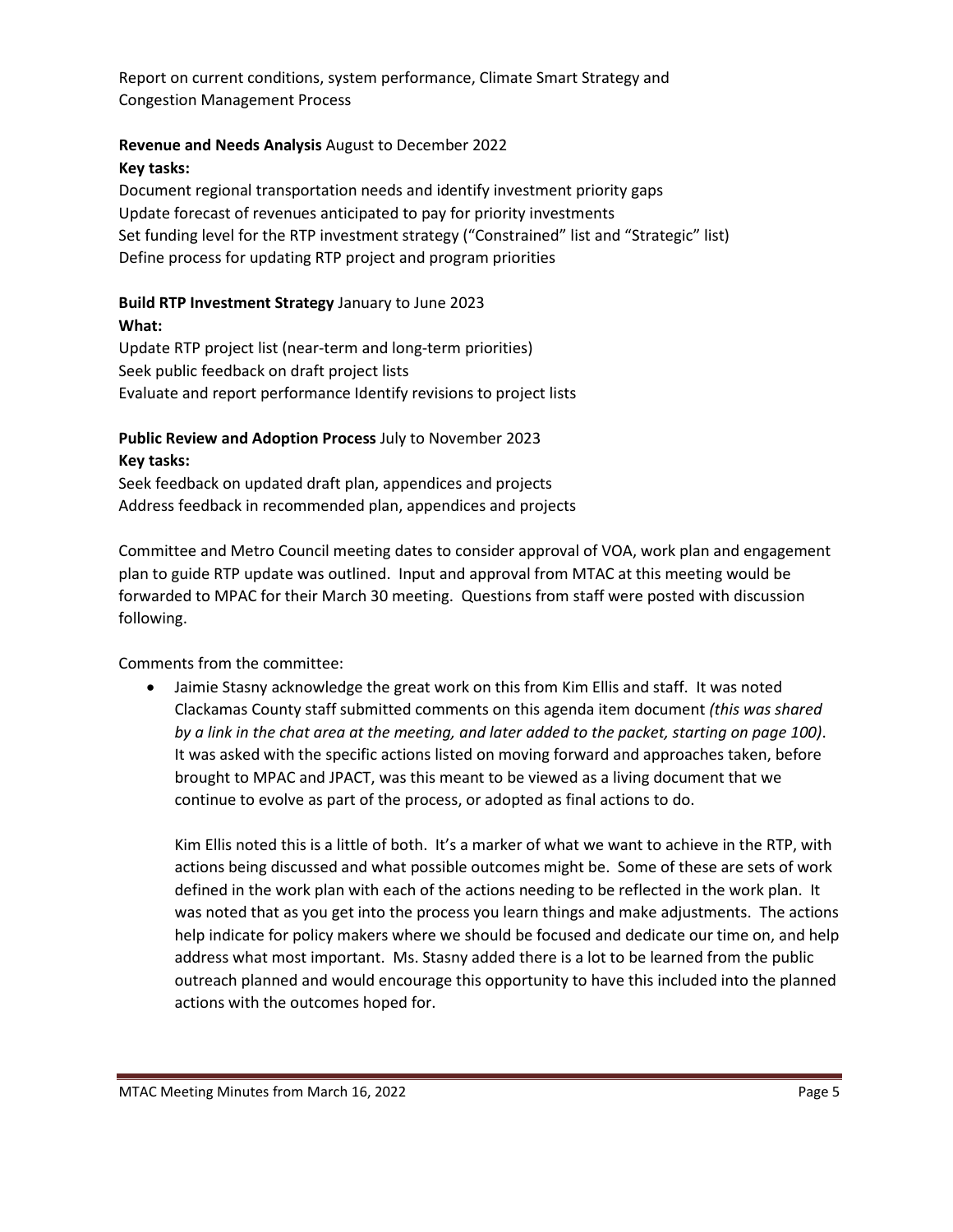Overall, it is a bit concerning that the Values and Outcomes document is being created at this stage of the process, before the various key policy updates that are currently underway are completed. For consistency, the Actions will hopefully include all of the various Key Policy Updates and Engagement activities. These should not be bringing in new concepts, only connecting the Actions to the Outcomes and sorting them under Values. It is easy to confuse these 5 Values with the existing Goals in the RTP. There needs to be more explanation on how these relate to the 11 goals.

Ms. Ellis noted that all 11 of these goals are important. The values are a level above and where we should be emphasizing and how we're addressing these goals. More work can be done to tighten the framework between the values and goals in the RTP.

- Tara O'Brien also acknowledged the efforts from Ms. Ellis on the project. It was noted that in the last RTP update there were working groups engaged in the process. It was asked if this RTP cycle would engage with the work groups ahead of workshops on key policy areas that focused on targeted discussions from jurisdictions and partners that put some time into developing actions, prior to workshops from full committees. Ms. Ellis noted the last RTP cycle workgroups focused on strategies of topics in the RTP. This cycle they are concentrating on workshops to bring forward input with jurisdictions with coordination with partners.
- Kevin Cook referred to the safe and healthy arterials. Many of our areas have minor arterials that include major collectors that are freight routes, high-injury corridors, and within the Regional Active Transportation Network with sidewalks and bike lanes. It was asked to make sure these are not overlooked, and could have more discussed about them.

Ms. Ellis noted the policy brief includes the need to address safety on the major arterials. These are not more important than the minor arterials mentioned, but the substantive focus of this RTP should address these routes. We can't look at everything in the same level of detail, but as part of the broader issue and address who we're going to get to our Vision Zero goals on the transportation system and region.

- Lake McTighe noted another consideration for safe and healthy streets, is that most, if not all, of the Major Arterials are also on the National Highway System (NHS), which can add another level of complexity in achieving complete street design. Over 40% of serious crashes occur on the Major Arterials, and 50% of fatal bike and pedestrian crashes occur on the Major Arterials. So achieving complete street design on these roadways is critical.
- Jean Senechal Biggs agreed with the comment that times matter with climate change and the more we can elevate this through the RTP, the better we will implement positive changes. It was noted the outcomes read more like strategies. Ms. Ellis noted this was a fair critique. Similar documents have been combinations of the two. They are both part of the process. One area of critique that will be added to be addressed in economic development and access to inter-related industries which is to be included in the outcomes per Metro Council direction. If other issues are missing staff would appreciate hearing of them. Ms. Biggs concurred with adding the slight shifting of the pillars in the RTP with values and appreciated the transparency.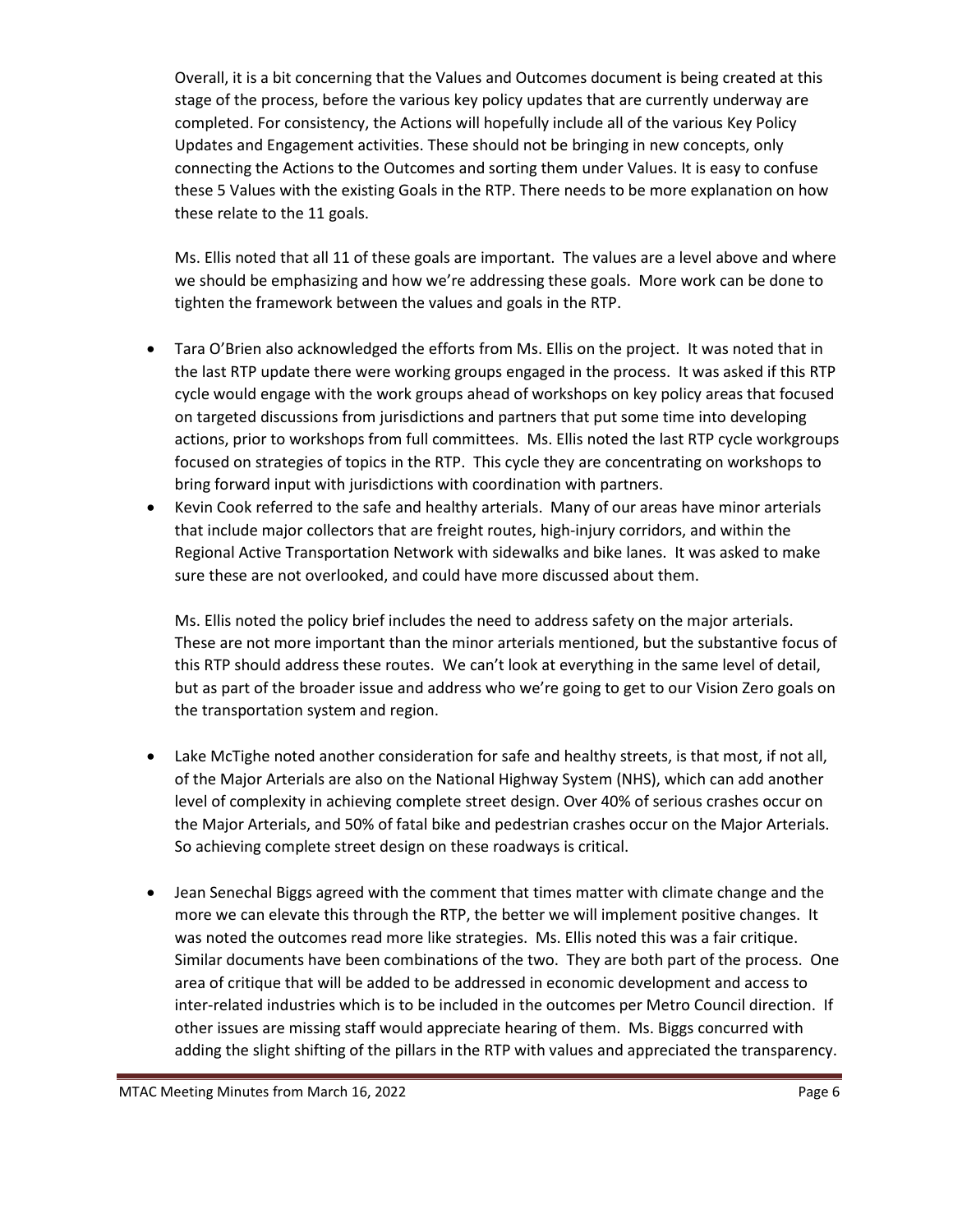- Glen Bolen noted that laudable goals with active transportation and minor arterials, these could be framed more as objectives, with further discussion of tradeoffs in project scoping and development. It was noted that the Metro economic element in the RTP may differ from the Statewide needs plan. Notes on the work plan included the relationship between JPACT and Metro Council more clearly defined with Council work sessions suggested. With scenario planning and setting up modeling materials it is easy to agree on policy measures, but outcomes may not match given the changes in plans and resources over time. This could be included in the process with feedback reviews.
- Chris Deffebach commented on money and project priorities. In the past the revenue forecast was reviewed that included ODOT and local jurisdiction contributions. It appears we are having a finance plan called out where some sources may not be correctly listed. Are we doing the revenue forecasting differently this cycle? And how are they used to do provide project priorities that the region would pursue? It appears this cycle more modeling is planned during the process rather than the end. If so, how does that work with submitted projects to achieve goals? It was noted the STPs were done at the community level, but should not become the RTP's STP.

Ms. Ellis noted the revenue forecast is still being done in the same basic way as in the past. They are working ODOT staff with expected state revenues and Metro will work with each of the cities and counties, transit providers and Port of Portland to identify an update. Mr. Lobeck's work from the last cycle is our starting point. Metro is hiring more support on this work with forecast work being developed.

Ms. Ellis noted Metro has some federal corrections to address accounting with costs and revenues, costs and maintenance of the transportation system and how they these are reported and accounted for in the plan.

The equitable finance plan is not part of the revenue forecast plan, but trying to identify what types of the revenues are actually paying for our transportation system. There are inequities around them and Metro is starting to understand what that means and what the implications mean when unfolded. Inequities are built into the system, and need highlighting to see what exists, needs changing and how we can pay for these changes in the system.

STPs need to be accounted for with RTP projects. Other investments in the plan and further discussion is needed with coordination and project priorities. Metro wants further engagement at the community level and have heard the RTP does not reflect the values and priorities in the communities. There is a lack of understanding at what's in the plan with more transparency needed and identification on where we are not investing where we should invest.

• Colin Cooper noted a concern ongoing support with economic development that are fundamental to quality of life in whatever we are doing with the RTP and continue to support what this region has which is trade intersection employment that creates tremendous amount in economic leverage in this regional, as well as the other goals and outcomes that we seek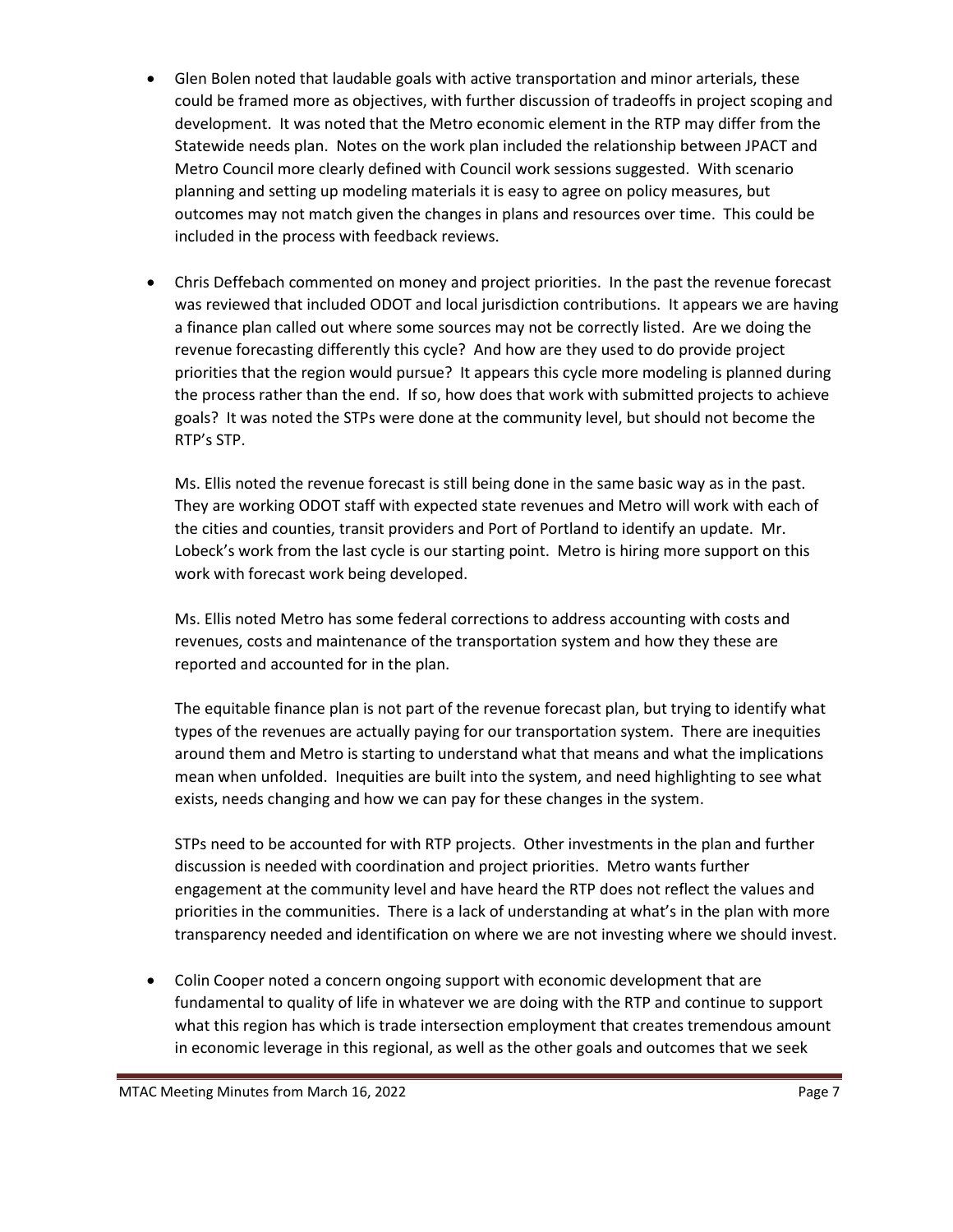which is equitable economic development and equitable transportation outcomes. It was important we make sure we have the fundamentals down and are part of the center of what will be done in the RTP update.

Chair Kloster and Kim Ellis noted that MTAC provided general support for the direction of the RTP and rather than a formal action vote, their comments and feedback would be added to those received already to present to MPAC. More discussion on the RTP will be presented to MTAC, and any additional input or comments are always welcome, which can be submitted directly to Ms. Ellis, Chair Kloster or Marie Miller.

#### **Adjournment**

There being no further business, meeting was adjourned by Chair Kloster at 11:50 a.m. Respectfully submitted,

Marie Miller

Marie Miller, MTAC Recorder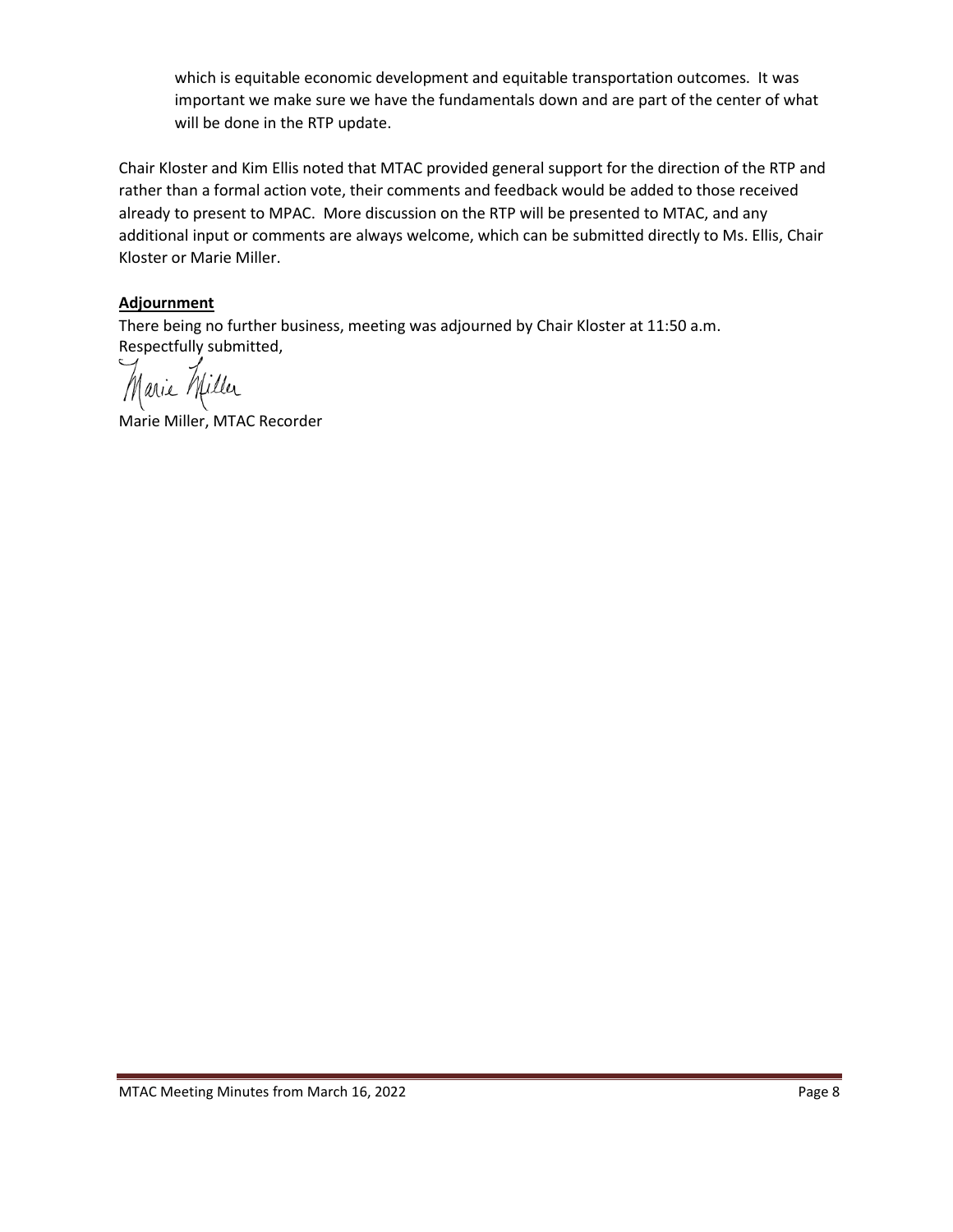## Attachments to the Public Record, MTAC meeting March 16, 2022

| <b>Item</b>    | <b>DOCUMENT TYPE</b>        | <b>DOCUMENT</b><br><b>DATE</b> | <b>DOCUMENT DESCRIPTION</b>                                                                                                                                                                                                                                                                                                            | <b>DOCUMENT NO.</b> |
|----------------|-----------------------------|--------------------------------|----------------------------------------------------------------------------------------------------------------------------------------------------------------------------------------------------------------------------------------------------------------------------------------------------------------------------------------|---------------------|
| 1              | Agenda                      | 3/16/2022                      | 3/16/2022 MTAC Meeting Agenda                                                                                                                                                                                                                                                                                                          | 031622M-01          |
| $\overline{2}$ | <b>MTAC Work</b><br>Program | 3/8/2022                       | MTAC Work Program as of 3/8/2022                                                                                                                                                                                                                                                                                                       | 031622M-02          |
| 3              | Memo                        | 2/24/2022                      | TO: MTAC members and interested parties<br>From: Lake McTighe, Regional Planner<br>RE: Jan-Feb 2022 traffic fatalities in Clackamas,<br>Multnomah and Washington counties                                                                                                                                                              | 031622M-03          |
| 4              | Slide                       | 3/16/2022                      | 2022 traffic fatalities in Clackamas, Multnomah and<br>Washington counties                                                                                                                                                                                                                                                             | 031622M-04          |
| 5              | Slide                       | 3/16/2022                      | Regional transportation safety webinar training<br>Part 1- The Safe System Approach: What is it and why is it<br>getting so much attention?                                                                                                                                                                                            | 031622M-05          |
| 6              | <b>Meeting Minutes</b>      | 01/19/2022                     | Meeting minutes from MTAC January 19, 2022                                                                                                                                                                                                                                                                                             | 031622M-06          |
| 7              | Memo                        | 3/9/2021                       | TO: MTAC members and interested parties<br>From: Kim Ellis, RTP Project Manager<br>Molly Cooney-Mesker, RTP Engagement and<br><b>Communications Lead</b><br>RE: 2023 Regional Transportation Plan (RTP) - Draft Values<br>and Outcomes, Key Tasks, Work Plan and<br>Engagement Plan - FEEDBACK AND RECOMMENDATION<br>TO MPAC REQUESTED | 031622M-07          |
| 8              | Attachment 1                | 2/7/2022                       | Overview of Key Tasks and Areas of Focus for 2023<br>Regional Transportation Plan Update                                                                                                                                                                                                                                               | 031622M-08          |
| 9              | Attachment 2                | 3/9/2022                       | 2023 Regional Transportation Plan Update Work Plan -<br><b>DRAFT</b>                                                                                                                                                                                                                                                                   | 031622M-09          |
| 10             | Attachment 3                | 2/25/2022                      | 2023 Regional Transportation Plan Update<br>Public Engagement Plan - DRAFT                                                                                                                                                                                                                                                             | 031622M-10          |
| 11             | Attachment 4                | 2/7/2022                       | DRAFT Values and Outcomes for the 2023 Regional<br><b>Transportation Plan</b>                                                                                                                                                                                                                                                          | 031622M-11          |
| 12             | Attachment 5                | 11/17/2021                     | Community leaders' forum summary November 17, 2021                                                                                                                                                                                                                                                                                     | 031622M-12          |
| 13             | Attachment 6                | 2/6/2022                       | 2023 Regional Transportation Plan scoping<br>Summary of stakeholder interviews                                                                                                                                                                                                                                                         | 031622M-13          |
| 14             | Handout                     | 3/9/2022                       | Key Dates for Developing Work Plan and Engagement<br><b>Strategy to Guide Update</b>                                                                                                                                                                                                                                                   | 031622M-14          |